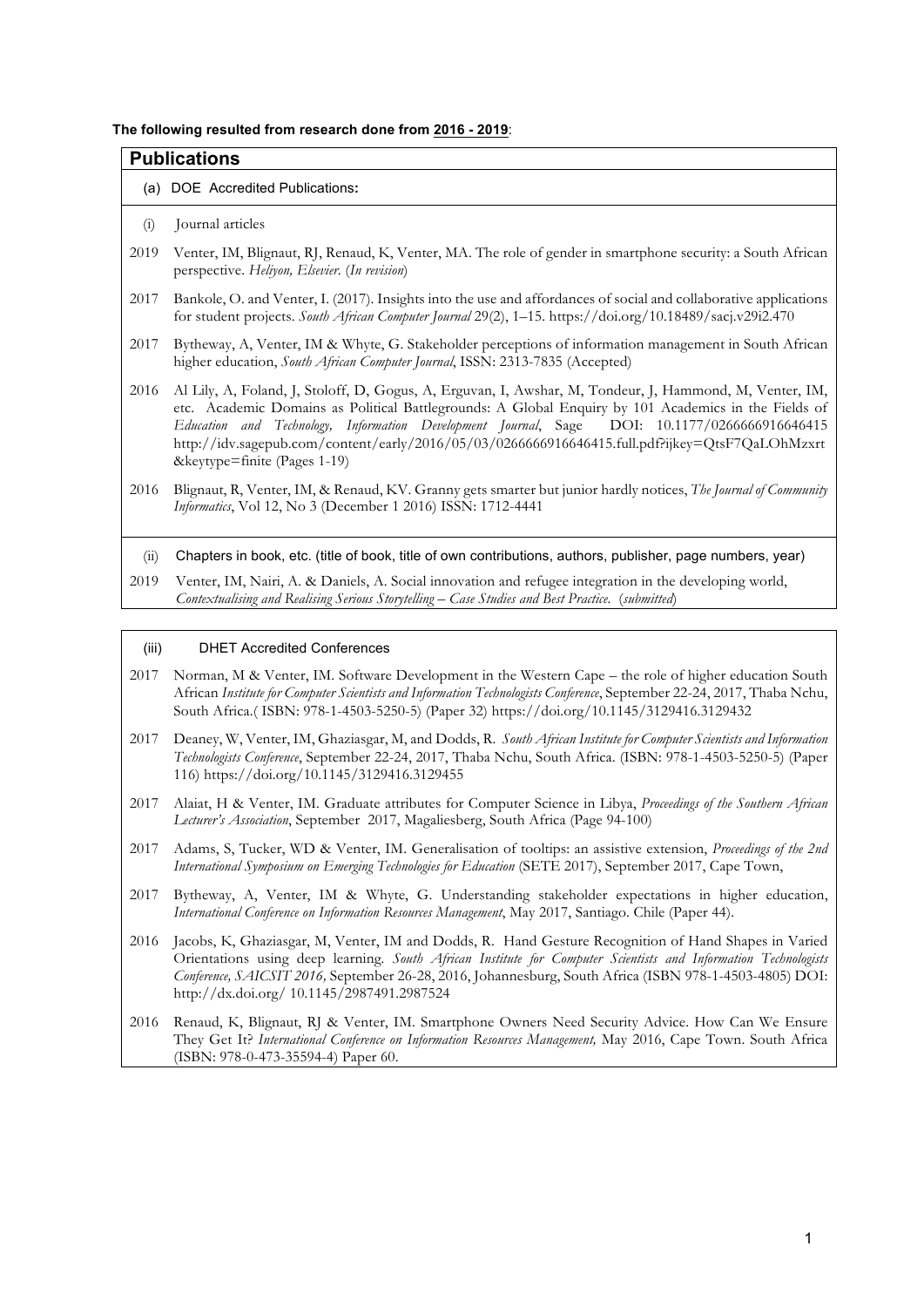## DHET Accredited Conferences(continued)

- 2016 Norman, M & Venter, IM. Factors for developing a software industry. *South African Institute for Computer Scientists and Information Technologists Conference, SAICSIT2016*, September 26-28, 2016, Johannesburg, South Africa (ISBN 978-1-4503-4805) DOI: http://dx.doi.org/10.1145/2987491.2987507
- 2016 Jacobs, K, Ghaziasgar, M, Venter, IM & Dodds, R. South African Sign Language Hand Shape and Orientation Recognition Using Deep Learning*. Proceedings of the Southern African Telecommunication Networks and Applications Conference (SATNAC 2016),* 4–7 September, George (Paper 64, pages 320-325)
	- (b) Non-accredited Publications:

# (i) Journal articles

## (ii) International Conferences

2019 Blignaut, RJ, Venter, IM & Brydon, H. Using separate sampling to understand mobile phone security compliance, *International Federation of Classification Societies Conference (IFCS 2019)*. Thessaloniki, Greece, 26-28 August 2019.

# (iii) National conferences & Seminars

- 2019 Dandajena, K, Ghaziasgar, MD, Venter IM. An enhanced deep learning algorithm towards the accurate prediction of irregular sequential patterns. *SATNAC 2019*, Zimbali, South Africa, 2 to 4 September 2019 (Poster)
- 2018 Daniels, A, Venter, IM & Craffert, L. Common Good first: Speaking to a global village of social innovators/entrepreneurs. Community Engagement Colloquium: Ethical Co-Creation through Sustainable Partnerships, Connect and Create, Bellville, 29 October 2018
- 2018 Workshop, EU Project on Digital Story telling for social innovation, May 2018, Grahamstown
- 2018 Workshop, EU Project on Digital Story telling for social innovation, October 2018, Johannesburg
- 2017 Van Greunen, D, Venter, IM, Craffert, L, Veldsman, A, Candi, M, Sigurdarson, HT, Diagnosis of the digital landscape in South Africa – skills, infrastructure and available technologies. EU Common Good First , Port Elizabeth, South Africa, January 2017
	- (c) Other Research and Development output (eg patents)
	- (d) List of Full Thesis Masters/Doctoral students supervised recently (state name of student, degree, status of the studies, if completed, state year of completion)

| <b>Degree</b>       | <b>Student</b>  | <b>Start</b><br>date | <b>Graduation date</b> | Time to<br>degree | <b>Full/part time</b> |  |  |  |  |  |
|---------------------|-----------------|----------------------|------------------------|-------------------|-----------------------|--|--|--|--|--|
| Completed           |                 |                      |                        |                   |                       |  |  |  |  |  |
| PhD (Supervisor)    | Mr A Bytheway   | 2013                 | April 2016             | 3                 | Full-time             |  |  |  |  |  |
| PhD (Supervisor)    | Mr M. Norman    | 2010                 | April 2016             | 6                 | Part-time             |  |  |  |  |  |
| MSc (Co-supervisor) | Mr K Jacobs     | 2015                 | April 2017             | $\overline{2}$    | Full time             |  |  |  |  |  |
| MSc (Supervisor)    | Ms M. Al-kilani | 2015                 | April 2018             | 3                 | Full time             |  |  |  |  |  |
| MSc (Supervisor)    | Mr MW Deaney    | 2015                 | August 2018            | $3\frac{1}{2}$    | Full time             |  |  |  |  |  |
| MSc (Supervisor)    | Ms S Adams      | 2017                 | April 2019             | $\overline{2}$    | Full time             |  |  |  |  |  |
| PhD (Supervisor)    | Mr H. Alkanoni  | 2015                 | August 2019            | 4                 | Full time             |  |  |  |  |  |